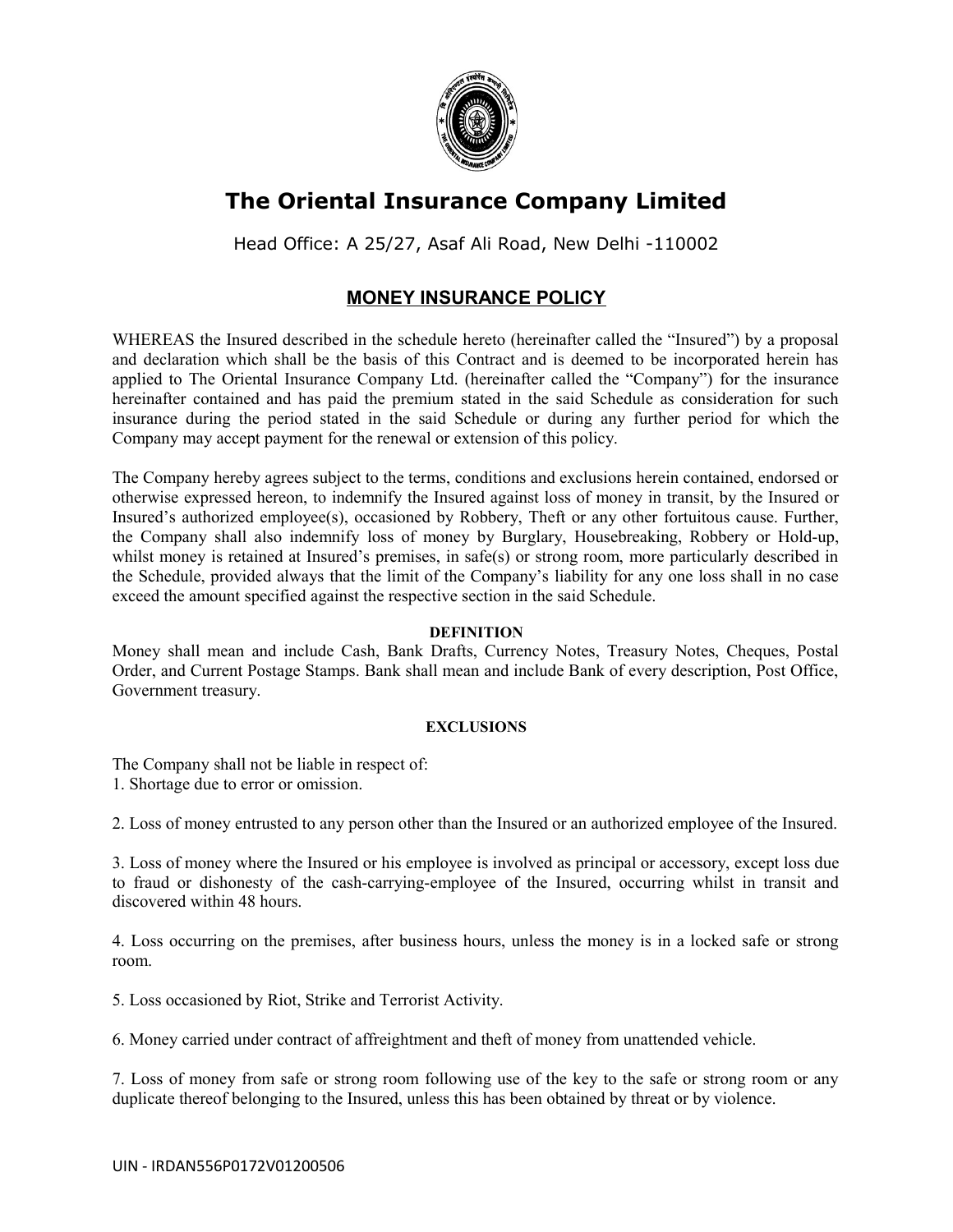8. Loss or damage whether direct or indirect arising from War, War-like operations, Act of Foreign Enemy, Hostilities (whether War be declared or not) Civil War, Rebellion, Insurrection, Civil Commotion, Military or Usurped Power, Seizure, Capture, Confiscation, Arrests, Restraints and Detainment by the order of any Government or any other authority in any action suit or other proceedings where the Company alleges that by reasons of the above provisions any loss or damage is not covered by this insurance, the burden of proving that such loss or damage is covered, shall be upon the Insured.

# 9.

 (a) Any loss, destruction or damage, to any property whatsoever or any loss of expense whatsoever resulting or arising therefrom or any consequential loss, and any legal liability, directly of whatsoever nature, directly or indirectly caused by or contributed to, by or arising from ionizing radiation or contamination by radioactivity, from any source whatsoever.

(b) Any loss, destruction, damage or legal liability, directly or indirectly caused by or contributed to, by or arising from Nuclear Weapons material.

10. Consequential loss or legal liability of any kind.

11. Loss or damage due to or contributed to by the Insured having caused or suffered anything to be done whereby the risks hereby insured against were unnecessarily increased.

#### **SPECIAL CONDITIONS**

1. **MAINTENANCE OF BOOKS AND KEYS:** The Insured shall keep a daily record of the amount of cash contained in the safe or strong room and such record shall be deposited in a secure place other than the said safe or strong room and produce as documentary evidence in support of a claim under this policy. The keys of the safe or strong room shall not be left on the premises out of business hours unless the premises are occupied by the Insured or any authorized employee of the Insured in which case, such keys if left on the premises shall be deposited in a secure place not in the vicinity of the safer strong room.

2. **ADJUSTMENT OF PREMIUM :** The premium in so far as it relates to cash-in-transit is to be regulated by the amount of such money in transit during each period of insurance and for this purpose, a proper record shall be kept in the books of the Insured which the Insured shall at all reasonable times allow the Company to inspect. Within one month from the expiry of each period of insurance, the Insured shall furnish the Company with the correct account of the amount of all such money in transit during the period and if the ascertained amount shall differ from the estimated amount on which premium has been paid, the difference in premium shall be met by a further proportionate payment to the Company or by a refund to the Insured as the case may be, but in no case, shall the refund be more than fifty percent (50%) of the premium stated in the schedule, and retention of premium shall not be less than the minimum of Rs. *30/-*

3. **RIGHTS OF RECOVERY :** The Company shall be entitled in the name of the Insured to have the absolute conduct and control of all or any proceedings that it considers necessary for the purpose of tracing and recovering money lost or of securing reimbursement in respect of money lost and the Insured shall at the Company's expense furnish all such assistance as may reasonably be required by the Company in connection with such proceedings and in the event of any or all of the money being recovered, it shall be imperative upon the Insured to refund to the Company such a proportion of the sum allowed by way of compensation as the amount recovered bears to the total amount of money lost.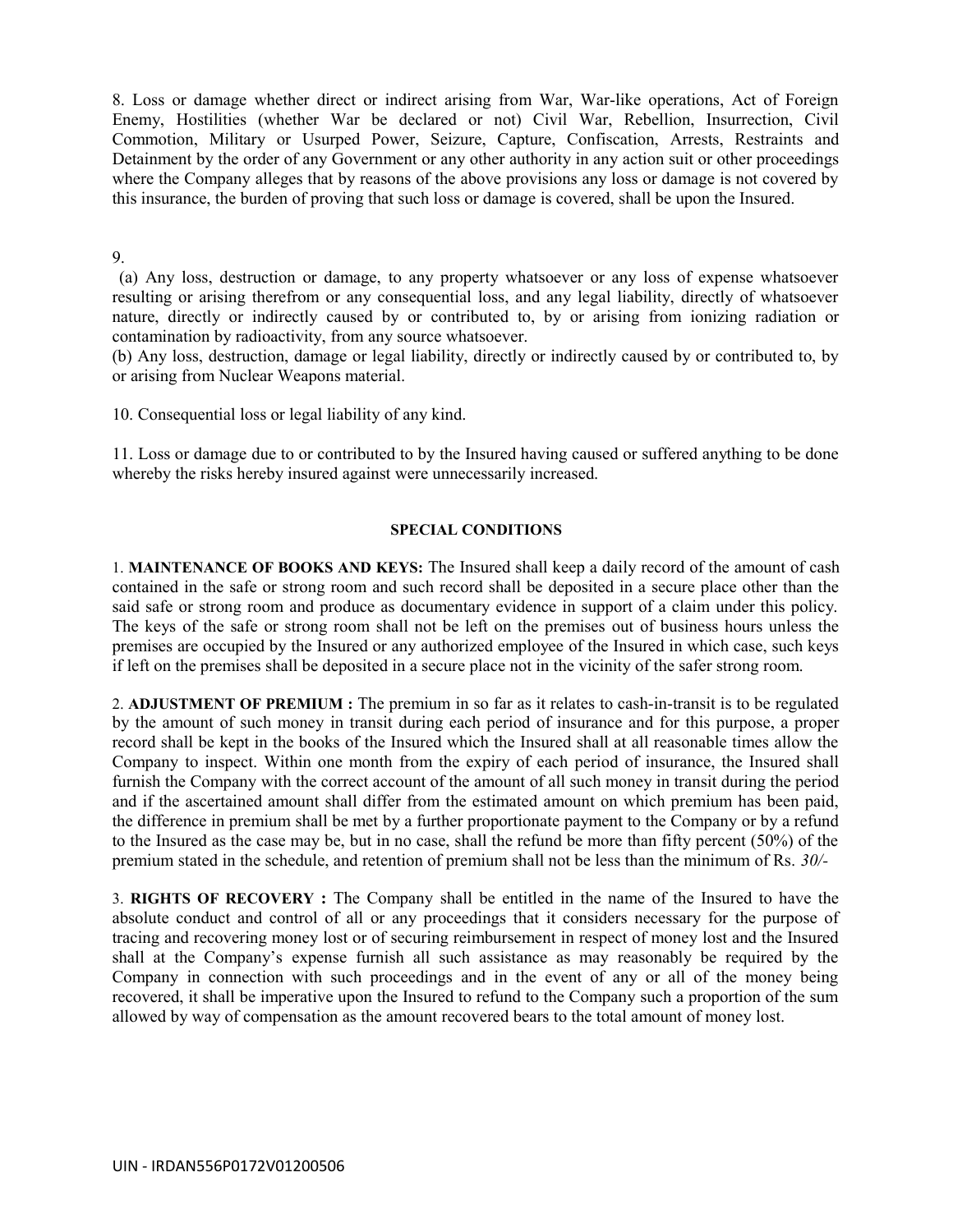# **GENERAL**

1. **NOTICE:** Every notice and communication to the Company required by this policy shall be in writing to the office of the Company through which this insurance is effected.

2. **DUTY OF DISCLOSURE:** This policy shall be void and all premiums paid hereon shall be forfeited to the Company in the event of misrepresentation, misdescription or non-disclosure of any material fact.

3. **REASONABLE CARE:** The Insured shall take all reasonable steps to safeguard the property insured against accident, loss or damage.

4. **CLAIMS PROCEDURE:** Upon the happening of any event giving rise or likely to give rise to a claim under this policy, coming to the knowledge of the Insured:

(a) The Insured shall give immediate notice to the police and to the Policy issuing office of the Company and take all practicable steps to discover the guilty person or persons and to recover the cash lost.

 (b) The Insured shall deliver to the Company, within fourteen days from the date on which the event shall have come to his knowledge, a detailed statement in writing of the loss.

(c) The Insured shall furnish all explanations, vouchers, proof of ownership and other evidence to substantiate the claim and the Company may, if it deems necessary, require corroborative evidence of the statements of the Insured or any of Insured's family members or employee/s.

5. **CONTRIBUTION:** If at the time of the happening of any loss or damage covered by this policy there shall be subsisting any other insurance of any nature whatsoever covering the same property whether effected by the Insured or not, then the Company shall not be liable to pay or contribute more than its ratable proportion of any loss or damage.

6. **FRAUD :** If any claim under this policy shall be in any respect fraudulent or if any fraudulent means or device are used by the Insured or any one acting on the Insured's behalf to obtain any benefit under this policy, all benefits and rights under the policy shall be forfeited.

7**. CANCELLATION:** The Company may at any time, cancel this policy by giving 7 days' notice in writing by Regd. A.D. to the Insured at his last known address in which case, in respect of SECTION I of the Schedule, the premium paid shall be adjusted on the basis of the actual amount in transit, during the period of insurance, and, in respect of Section II, on pro-rata basis. The Insured may also cancel this policy by giving 7 days' notice in writing to the Company, in which case, the premium under Section I shall be adjusted on basis of the actual amount in transit during the period of insurance, and, in respect of Section II, on the Company's customary short period scales.

8. "If any dispute or difference shall arise as to the quantum to be paid under the policy (liability being otherwise admitted)) such difference shall independently of all other questions be referred to the decision of a sole Arbitrator to be appointed in writing by the parties to or if they cannot agree upon a single Arbitrator within 30 days of any party invoking arbitration the same shall be referred to a panel of three arbitrators, one to be appointed by each of the parties to the dispute/difference and the third arbitrator to be appointed by such two arbitrators and arbitration shall be conducted under and in accordance with the provisions of the Arbitration and Conciliation Act, 1996.

It is clearly agreed and understood that no difference or dispute shall be referable to arbitration as herein before provided, if the Company has disputed or not accepted liability under or in respect of this Policy.

It is hereby expressly stipulated and declared that it shall be a condition precedent to any right of action or suit upon this Policy that award by such arbitrator/arbitrators of the amount of the loss or damage shall be first obtained.